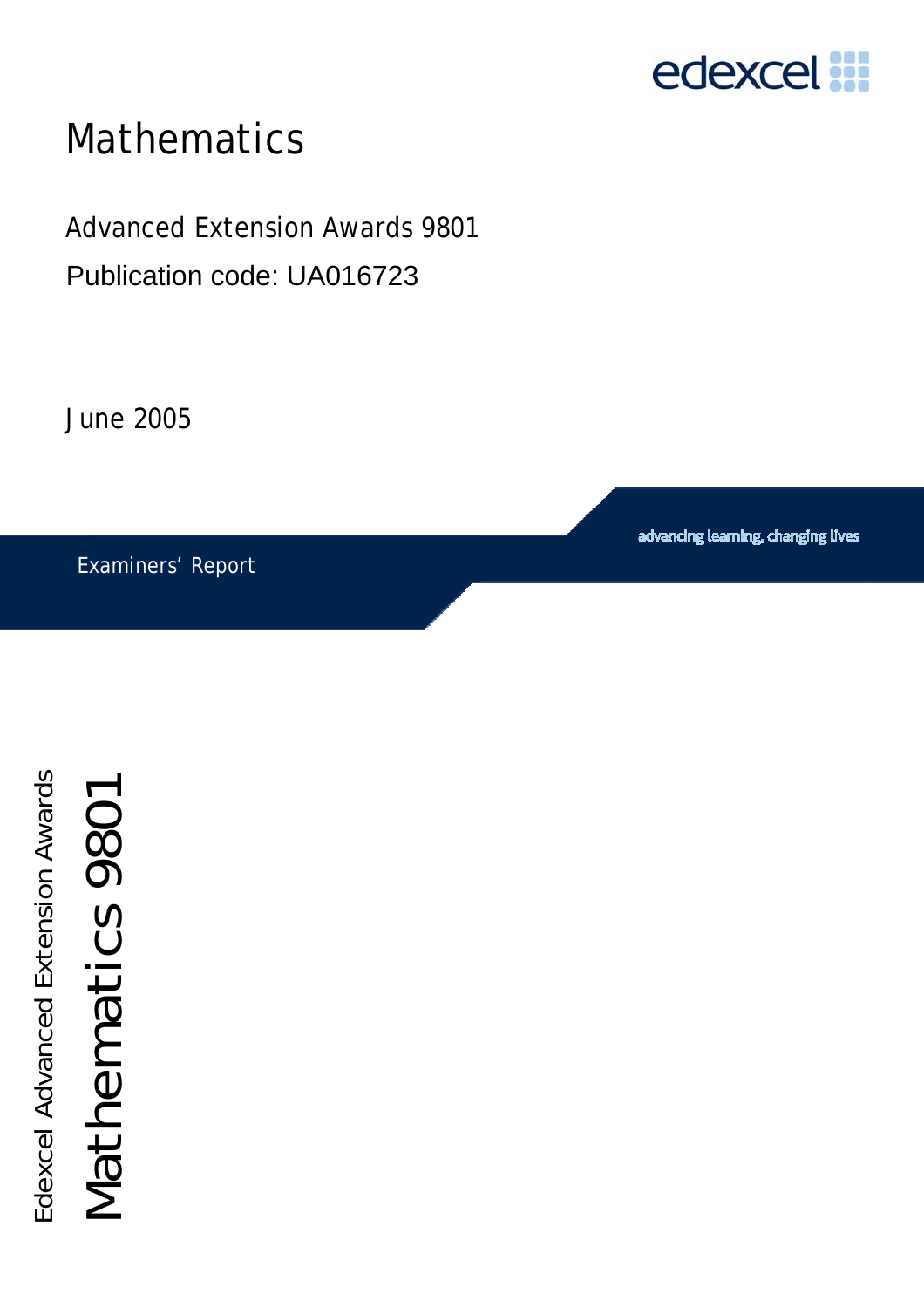**Further copies of this publication are available from Edexcel Publications, Adamsway, Mansfield, Notts, NG18 4FN** 

Telephone: 01623 467467 **Fax: 01623 450481 Email: publications@linneydirect.com** 

Order Code UA016723 June 2005

**For more information on Edexcel and BTEC qualifications please contact Customer Services on 0870 240 9800 or http://enquiries.edexcel.org.uk or visit our website: www.edexcel.org.uk** 

**London Qualifications Limited, trading as Edexcel. Registered in England and Wales No. 4496750** 

Registered Office: 190 High Holborn, London, WC1V 7BH

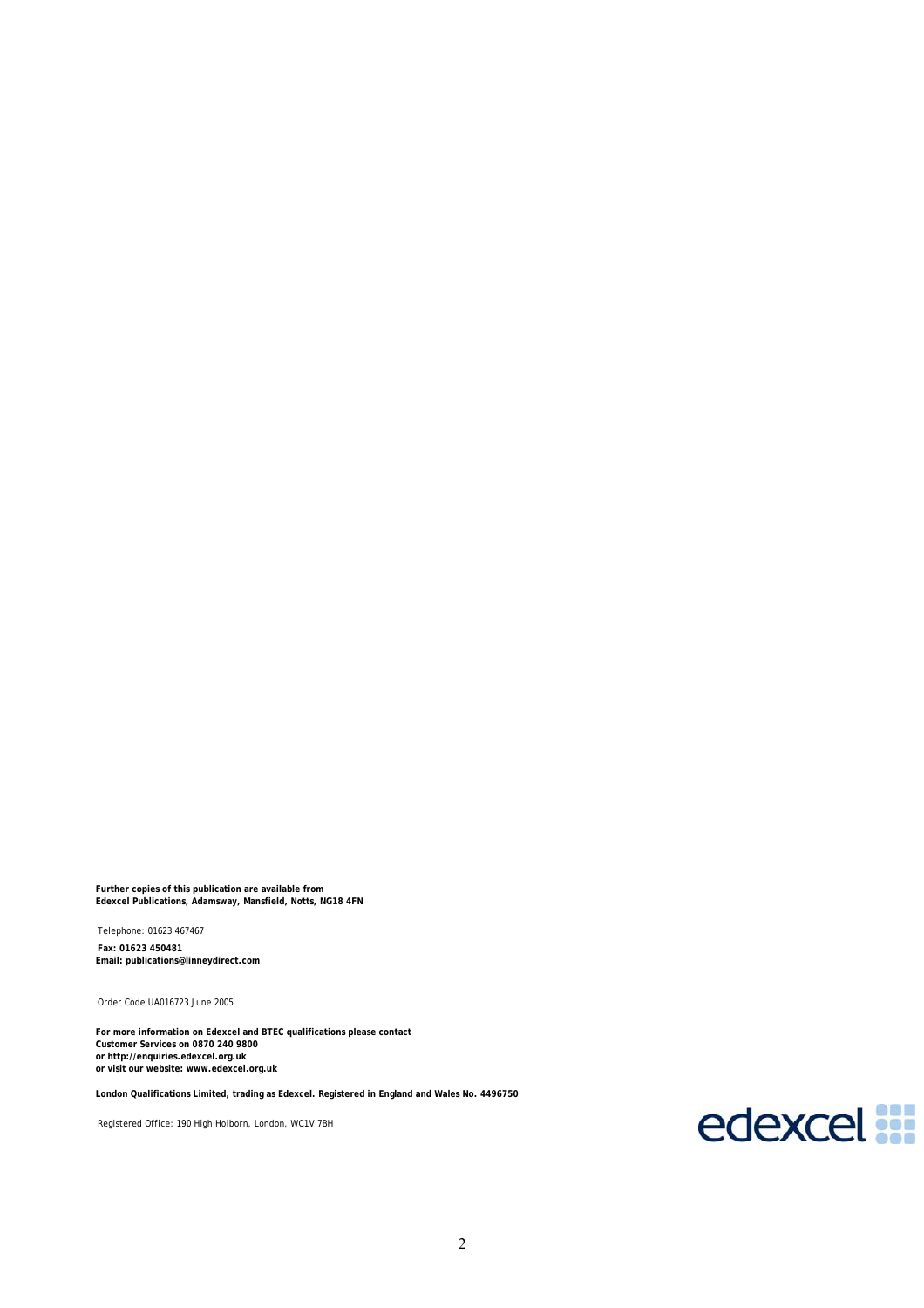## **Advanced Extension Awards**

## **Specification 9801**

**(Maximum mark: 75) (Mean mark: ; Standard deviation: )** 

## **Introduction**

The candidature for this paper was mixed. As in previous years, many of the candidates were not prepared for a paper of this type and their performance was disappointing. Most of the questions this year had some relatively easy parts, amounting to about 30 marks in total, so there were relatively few who scored less than 25 marks, and the mean mark for the paper was higher than in 2004. However the number achieving the Merit level was very disappointing. The better of the candidates displayed some very good work and those gaining a Distinction showed a good grasp of the mathematical techniques involved and an ability to develop logical arguments, carry through extended pieces of algebra and work persistently to complete questions.

The six "S" marks available were for the highest S marks obtained on the best three questions. Question 2 had just one S mark available (for a fully correct solution earning all 8 marks). Questions 3 to 7 each had up to 2 S marks. Regrettably these marks were awarded infrequently as complete, efficient solutions to whole questions were all too rare.

#### **Question 1**

Most were able to determine the centre and radius of the circle. This was an easy start for those who used the geometry of the situation to arrive quickly at the two required values. A more long-winded method seen quite often was to use the fact that the relevant diameter is  $y = -4x/3$  and to then eliminate either *x* or *y* from the equation of the circle to obtain a quadratic, from which the coordinates of the two relevant points were found. Pythagoras was then used to find the two lengths. Method marks were only gained for this approach for a complete method.

Many other candidates read the "greatest and least" and immediately resorted to differentiation. They usually obtained  $dy/dx = -(6 - 2x)/(2y + 8)$  but were then unable to make any progress to answering the question. Some equated the derivative to zero and found the points  $(3,-11)$  and  $(3,3)$  which were of no help. This approach gained no method marks until a complete method was found (not surprisingly very rarely).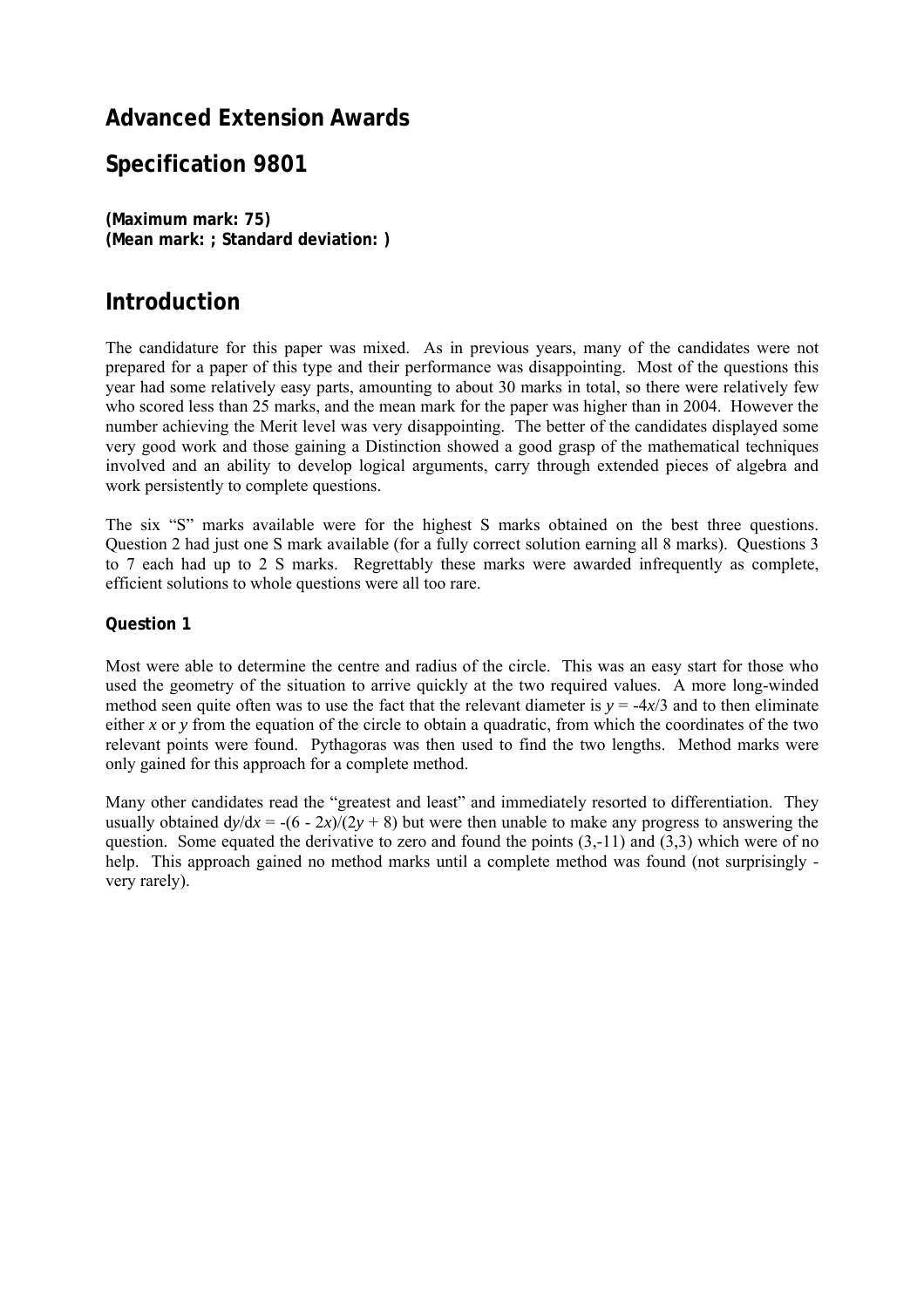#### **Question 2**

Nearly all gained the first 2 marks for an equation in  $\cos\theta$  and  $\sin\theta$ . A surprisingly large number of candidates "cancelled" the  $\cos\theta$  factor and consequently lost two solutions. A reasonable number put  $\cos\theta$  +  $\sin\theta$  in the form  $\sqrt{2}\sin(\theta+\frac{\pi}{4})$  or  $\sqrt{2}\cos(\theta-\frac{\pi}{4})$ . However of those who chose the cos form, one of the solutions was often missed (arising from the  $-\frac{\pi}{6}$  root).

The majority of candidates squared their equation and most often derived sin  $2\theta = \frac{1}{2}$ . This usually resulted in 4 values for  $2\theta$  and hence also for  $\theta$ . However it was very rare indeed for any candidate to then check their solutions to reject the two spurious "solutions" which arose from squaring. It is disappointing at this level to find that candidates were unaware that this is necessary. Other attempts at squaring the equation resulted in a quadratic equation in any of the trig ratios, e.g.  $\tan^2 \theta - 4 \tan \theta + 1 = 0$ . The solutions of all these equations result in surds, so these candidates received some credit but were unable to complete the solutions.

#### **Question 3**

This apparently innocuous question was generally very badly answered. Relatively few candidates attempted to differentiate  $u\sqrt{x}$  at the first step and consequently made no progress at all. Of those who did form a correct initial equation, many used inelegant algebra in removing the  $\frac{1}{2}$  and  $\sqrt{x}$  terms. Those who reached  $du/dx(1-2x) = u$ , were often able to make reasonable further progress. Most separated the variables and integrated successfully. Many then made heavy weather of finding the constant of integration, because of the ln terms involved. Some seemed unable to cope with the logs at all.

A minority used an integrating factor approach, often determining the correct factor, but then seemed unable to use it to form  $u\sqrt{(1-2x)} = k$ . The weaker candidates appeared to be unfamiliar with how to solve a simple differential equation. Surprisingly many attempted to use the boundary condition at far too early a stage, even before attempting any integration.

The given fact that  $0 < x < \frac{1}{2}$  was totally ignored by almost all the candidates. However most worked with  $\ln(1-2x)$  rather than  $\ln(2x-1)$  so had no difficulty with the boundary condition.

#### **Question 4**

Virtually all candidates gained the 2 marks for part (a). Most correctly differentiated their expression.

More success was achieved by considering tan  $p - 1/p$  (or equivalent) and the sign of the function at  $\frac{\pi}{4}$ 

and 1, than by attempting to compare values of tan *p* with 1/*p*. Candidates often gave a clear reason for the sign of their function for one value but few did so for the second value. Surprisingly many did not give a reason (change of sign in the interval) to justify the given inequality. Communication skills were poor in part (b) and lacked decisiveness (essential to gain the S marks).

Those who obtained  $\tan \alpha = \frac{1}{\alpha}$  $\tan \alpha = \frac{1}{\alpha}$  were often able to find the expression for *S* in part (c) either by drawing a right angled triangle or from (sometimes lengthy) trigonometry. Hardly any of the candidates gave a complete answer to part (d). Few appreciated that a function may take a maximum or minimum value at points other than the end points of the interval. A proof that *S* is an increasing function in the interval was required. Consequently candidates scored at most 1 of the 3 available marks on this part, and two S marks were not earned for the question.